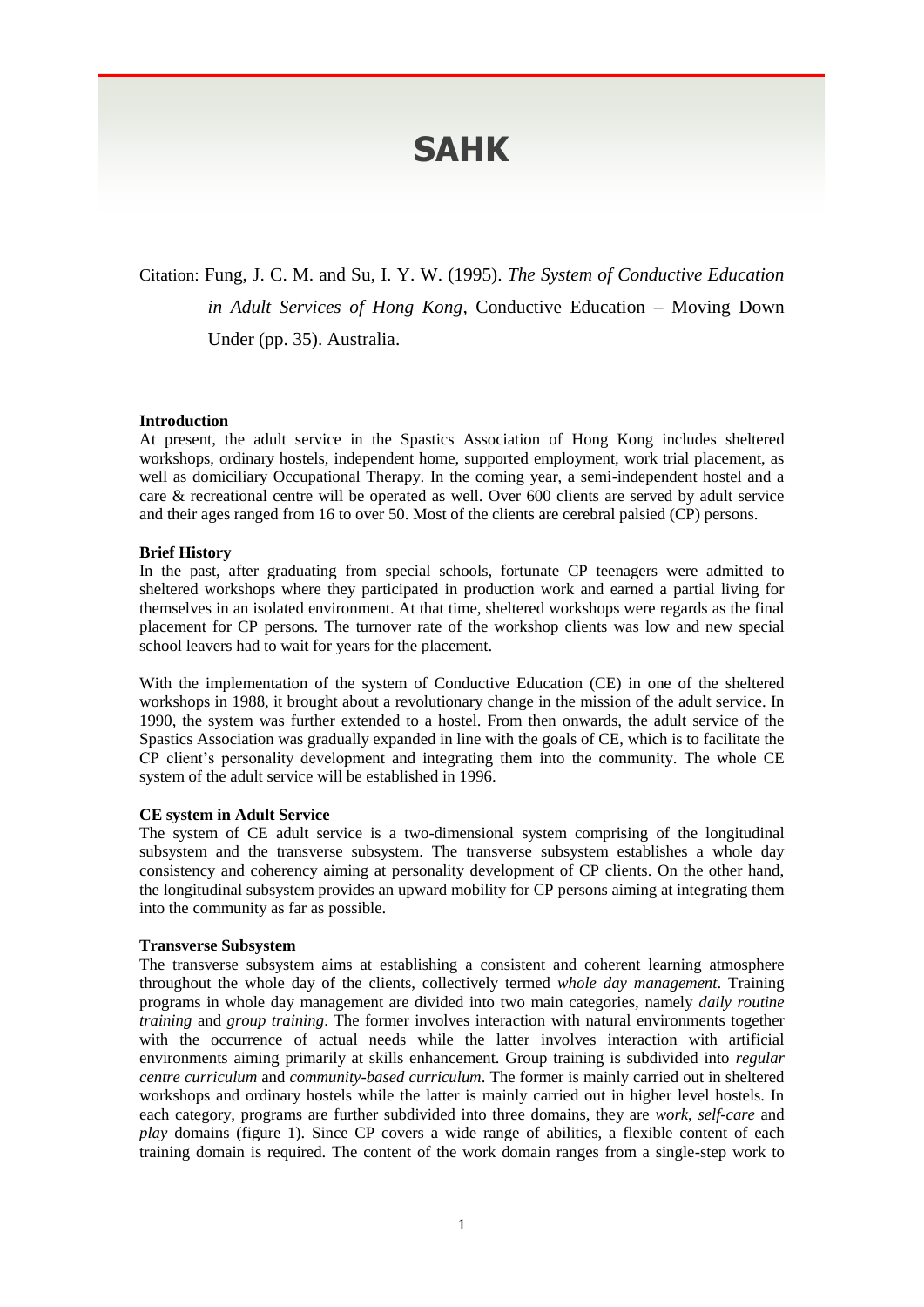running a business and that of the self-care domain ranges from personal hygiene to household tasks. For the play domain, it ranges form chess game to international sports (Table 1).

|                          | Daily Routine Training | Work Domain<br>Self-care Domain<br>Play Domain |                                                |
|--------------------------|------------------------|------------------------------------------------|------------------------------------------------|
| <b>Training Programs</b> |                        | Regular Centre<br>Curriculum                   | Work Domain<br>Self-care Domain<br>Play Domain |
|                          | Group Training         |                                                |                                                |
|                          |                        | Community-based<br>Curriculum                  | Work Domain<br>Self-care Domain<br>Play Domain |

Figure 1. Training programs in the centres of adult service.

| <b>DOMAIN</b> | <b>CONTENT</b>                                                        |  |  |
|---------------|-----------------------------------------------------------------------|--|--|
| <b>WORK</b>   | single-step work, double-step work, multiple-step work, work          |  |  |
|               | distribution, business operation, business management.                |  |  |
| SELF-CARE     | personal hygiene, grooming, dressing, feeding, drinking, toileting,   |  |  |
|               | bathing, cooking, cleansing, laundry, house-keeping, home management. |  |  |
| <b>PLAY</b>   | leisure activities, recreational activities, sports.                  |  |  |

Table 1. The content of the three domains of training in adult service.

In sheltered workshops and ordinary hostels, one of the major group training programs for skills enhancement is *task series sessions*. The structure of the subsystem should be well organized to ensure consistency between the *daily routine training* and the *group training*, especially the task series, so as to promote clients' generalization abilities.

A well organized structure involves a combination of a well-planned *time schedule* together with a *holistic approach*. Tailor made time schedule provides clients a daily rhythm in which there are sufficient opportunities to practise the learnt skills in different situations and environments. Holistic approach is achieved by *coordination between workshop and hostel* and a *transdisciplinary approach* within each.

# Coordination between Workshop and Hostel

Our CP clients are, in fact, working under two separate teams of staff from workshop and hostel. To ensure good communication for whole day management, a coordinator is required to coordinate the two teams of staff in establishing goals for each client and working interdependently in achieving the established goals. Naturally, therapists are the best persons to serve this role. At present, each sheltered workshop has two therapists and each hostel one. The Three therapists form a team to oversee all the programs of the two centres. Thus, each therapist is required to rotate between workshop and hostel. Moreover, with the introduction of *thematic approach*, both workshop and hostel share the same 'theme' in which all programs are designed according to the established 'theme'. The use of suitable 'themes' is a powerful tool to motivate the clients.

# Transdisciplinary Approach within Centre

Common goals are established through an *interdisciplinary case meeting* attended by a representative from each discipline from workshop and hostel. The representatives are required to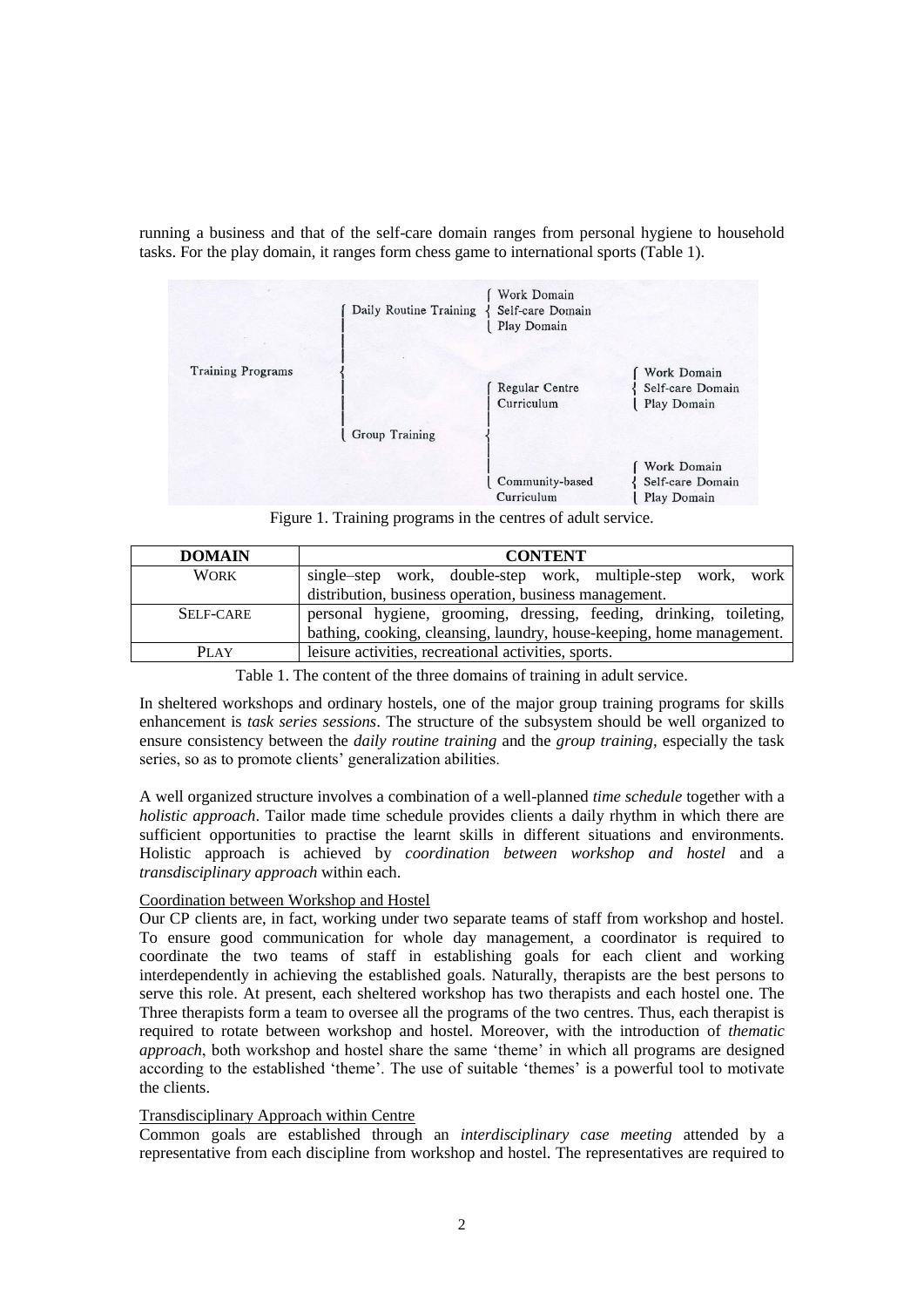spread the established goals to other staff of her disciplines. Training programs of the three domains in each categories are then planned and implemented through a *transdisciplinary team work* (Table 2).

| <b>CATEGORIES</b>      | <b>DOMAINS</b> | <b>ASSESSMENT &amp; PLANNING</b> | <b>IMPLEMENTATION</b> |
|------------------------|----------------|----------------------------------|-----------------------|
| Daily Routine Training | Work           | M, T, TI                         |                       |
|                        | Self-care      | W.T.N                            | PCW, N, T             |
|                        | Play           | W. M. SW. T. WW                  | WW.SW                 |
| Group Training         | Work           | T. TI                            | T. TI                 |
|                        | Self-care      | T. SW                            | T. SW                 |
|                        | Play           | T. SW. WW                        | T, SW, WW             |

M – Manager W – Warden T- Therapist SW – Social Worker N – Nurse TI – Trade Instructor WW – Welfare Worker PCW – Personal Care Worker

Table 2. Transdisciplinary program planning and implementation

### **Longitudinal Subsystem**

The integration of CP adults into the community can be accomplished by three different routes: *vocational*, *residential* and *recreational*. Different stages of integration can be identified in each route (Figure 2). The longitudinal subsystem consists of different types of centres and functions, each of which represents a unique role of integrating CP persons at one particular stage of particular route.

|                             | <b>Community</b>        |                                                 |
|-----------------------------|-------------------------|-------------------------------------------------|
| $\overline{\phantom{a}}$    |                         | κ                                               |
| Open Employment             | Compassionate Rehousing | International Sports/Performance/<br>Exhibition |
|                             |                         |                                                 |
| <b>Work Trial Placement</b> | Independent Home        | Local Sports Game/ Performance/<br>Exhibition   |
|                             | Semi-independent Hostel | Inter-Centre Sports Game/ Performance           |
| Supported Employment        |                         |                                                 |
|                             | <b>Ordinary Hostels</b> | Sports & Recreational Centre                    |
| <b>Sheltered Workshops</b>  | Care Centre             | Sports Clubs & Interest Groups in Hostels       |
| Vocational                  | Residential             | Recreational                                    |

Figure 2. Different routes of integration into community within the longitudinal subsystem.

Different centre types provide a unique set of environment with different levels of demands according to the levels of abilities reached by their respective clients. The programs of each centre are designed to encourage the clients' functions at their maximal level in the three domains.

In climbing up the ladder of the longitudinal subsystem, clients are given more freedom to make decisions and choices, and of course, they are expected to resume more responsibilities so as to derive self-actualization and hence orthofunctional personality through different routes of integration. However, it must be stressed that the development of the orthofunctional personality can also be attained at each stage of integration.

# Integration through Vocational Route

In Hong Kong, integration in vocational route is difficult, not only at the highest stage, of open employment but also at the lowest stage of *sheltered workshop*. Employers are reluctant to recruit the disabled, and we are also facing the problem of obtaining sufficient job orders for the sheltered workshops due to the competition from Mainland China.

To overcome these crises, we endeavor to redirect our work to provide direct service to the general public. Such service includes laundry service, computer cutting, desk-top publication, …etc. Our long term goal is to enable the CP clients to set up their own business through *supported employment*. At the stage of *open employment* or *self employment*, the client will be weaned off from the CE system.